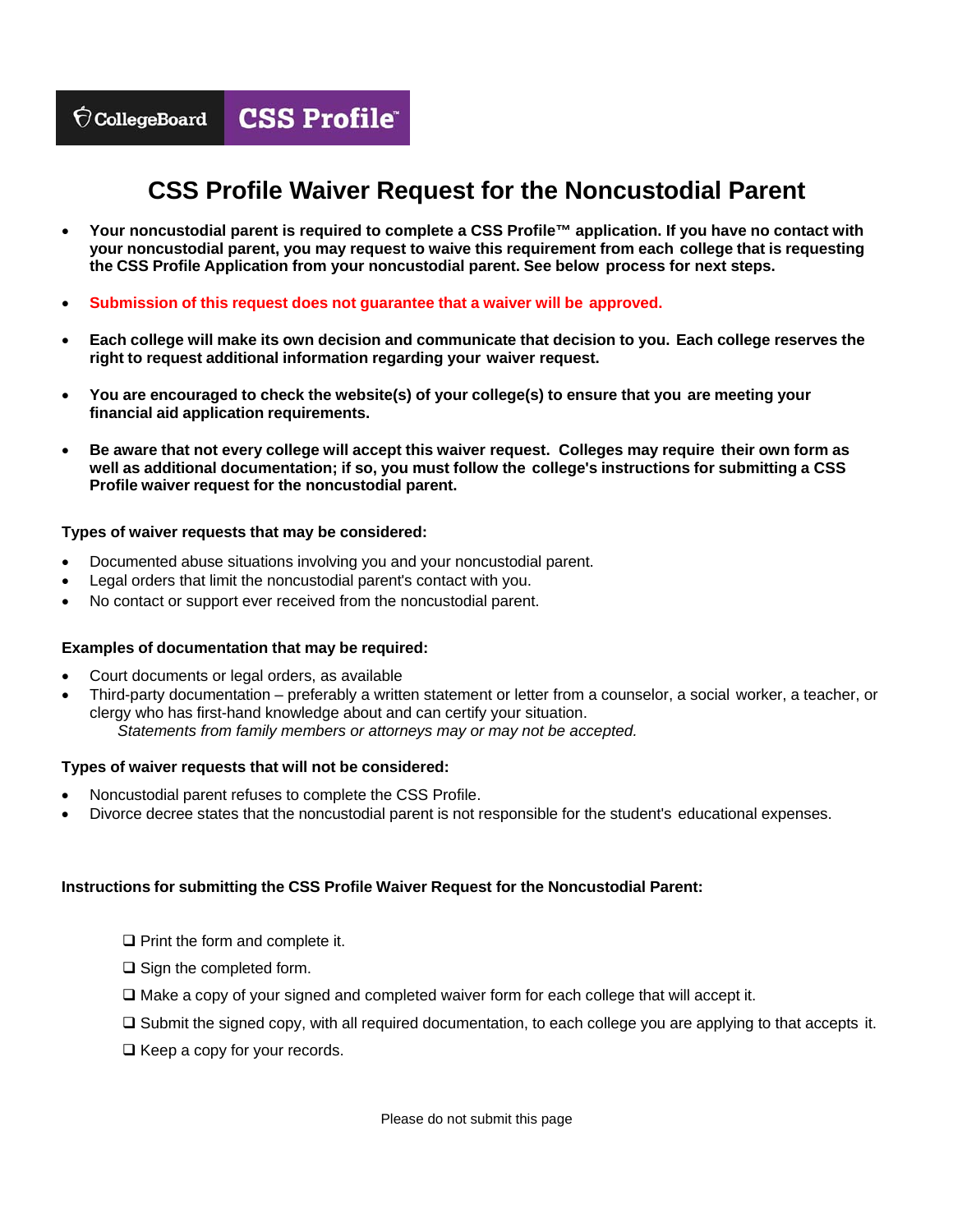**CSS Profile®**  $\bigcirc$  CollegeBoard

Student's Name

# **CSS Profile Waiver Request for the Noncustodial Parent**

| <b>Certification and Signature</b>                                                                                                                                                                                                                       |                               |  |  |  |  |
|----------------------------------------------------------------------------------------------------------------------------------------------------------------------------------------------------------------------------------------------------------|-------------------------------|--|--|--|--|
| I certify that the information below is true and complete to the best of my knowledge.                                                                                                                                                                   |                               |  |  |  |  |
|                                                                                                                                                                                                                                                          |                               |  |  |  |  |
|                                                                                                                                                                                                                                                          | Date ________________________ |  |  |  |  |
| <b>Student's information</b>                                                                                                                                                                                                                             |                               |  |  |  |  |
|                                                                                                                                                                                                                                                          |                               |  |  |  |  |
|                                                                                                                                                                                                                                                          |                               |  |  |  |  |
|                                                                                                                                                                                                                                                          |                               |  |  |  |  |
|                                                                                                                                                                                                                                                          |                               |  |  |  |  |
| Status of the student's biological/adoptive parents                                                                                                                                                                                                      |                               |  |  |  |  |
| Please report your biological/adoptive parents' current marital status by checking the appropriate box below and reporting<br>the year that status began. If your parents are divorced, please list both the year of separation and the year of divorce. |                               |  |  |  |  |
| <b>YYYY</b><br>$\Box$ Separated; year of separation                                                                                                                                                                                                      |                               |  |  |  |  |

Divorced; year of separation year of divorce

 $\Box$  Never married to each other and currently do not share the same household; year of separation  $\Box$  YYYYY

YYYY

YYYY

## **Noncustodial Parent's information**

Please provide information about your noncustodial parent. Provide all of the information your know. If you do not know one of the requested pieces of information, report it as "unknown."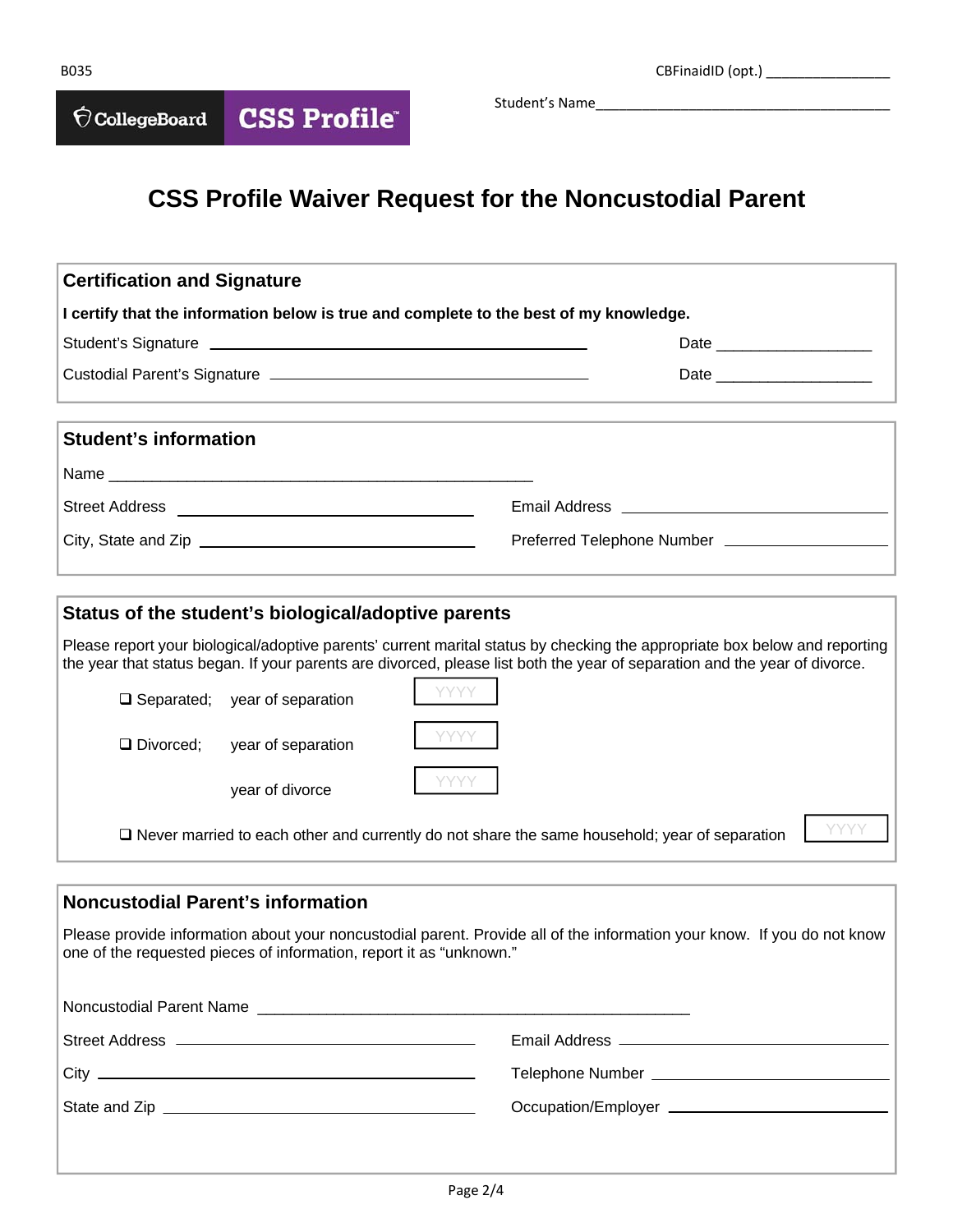B035 CBFinaidID (opt.) \_\_\_\_\_\_\_\_\_\_\_\_\_\_\_\_

#### **CSS Profile®**  $\bigcirc$  CollegeBoard

Student's Name

### **Answers to the following questions will help us understand the nature of your relationship with your noncustodial parent. Provide information to the best of your knowledge.**

| Has your noncustodial parent ever claimed you as a dependent on a federal tax return?                                                                             | $\Box$ Yes $\Box$ No              | □ Unknown              |
|-------------------------------------------------------------------------------------------------------------------------------------------------------------------|-----------------------------------|------------------------|
| If yes, indicate the most recent tax year that occurred.                                                                                                          |                                   |                        |
| Has your noncustodial parent ever paid child support for you?                                                                                                     | $\Box$ Yes $\Box$ No              | $\Box$ Unknown         |
| If yes, please answer the following:                                                                                                                              |                                   |                        |
| Indicate the most recent tax year in which it was paid.                                                                                                           |                                   |                        |
| \$XXXX<br>How much was paid for you that year?                                                                                                                    |                                   |                        |
| Was the child support paid court ordered?                                                                                                                         | $\Box$ Yes $\Box$ No              | $\Box$ Unknown         |
| If the child support was court ordered, did it require that your<br>noncustodial parent's wages be garnished?                                                     | $\Box$ Yes $\Box$ No              | $\Box$ Unknown         |
| Have you ever had contact with your noncustodial parent?                                                                                                          | $\Box$ Yes $\Box$ No              |                        |
| If yes, please answer the following:                                                                                                                              |                                   |                        |
| Indicate the last time you had contact with your noncustodial parent.                                                                                             | MM/YYYY                           |                        |
| Report how often you had contact with your noncustodial parent in the past year.                                                                                  |                                   |                        |
| $\Box$ Monthly<br>$\Box$ Other<br>$\Box$ Weekly                                                                                                                   | $\Box$ No contact in past<br>year |                        |
|                                                                                                                                                                   |                                   |                        |
| Explain the type of contact - letter/email, visit, phone call/text, school event, family gathering,<br>court appearance, Facebook/online, other (please explain.) |                                   |                        |
|                                                                                                                                                                   |                                   |                        |
| Has your noncustodial parent remarried?<br>If yes, indicate the year this occurred.                                                                               | $\Box$ Yes $\Box$ No              |                        |
| Does your noncustodial parent have children other than those reported in the<br>custodial household?                                                              | $\Box$ Yes $\Box$ No              |                        |
|                                                                                                                                                                   |                                   |                        |
| If yes, how many additional children does your noncustodial parent have?                                                                                          |                                   |                        |
| Who owns the property where you live?                                                                                                                             |                                   |                        |
| □ Custodial parent/stepparent<br>$\Box$ Noncustodial parent                                                                                                       | $\Box$ Owned jointly/both parents | □ Unknown<br>□ Unknown |